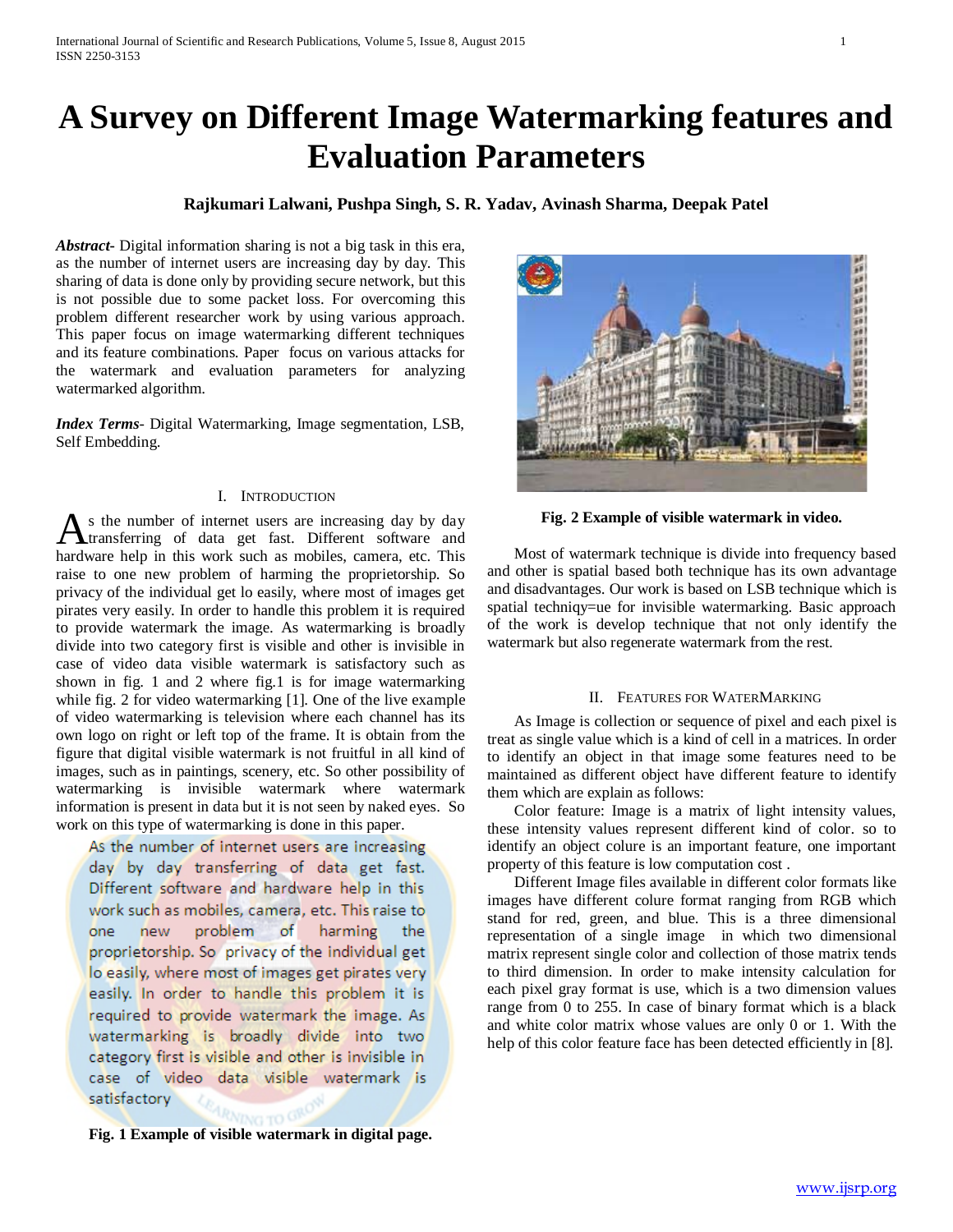

**Fig. 3 Represent the HSV (Hue Saturation value) format of an image.**

 Edge Feature : As image is a collection of intensity values, and with the sudden chande in the values of an image one important feature arises as the Edge as shown in figure 4. This feature is use for different type of image object detection such as buiding on a scene, roads, etc [5]. There are many algorithm has been developed to effectively point out all the images of the image or frames which are Sobel, perwitt, canny, etc. out of these algorithms canny edge detection is one of the best algorithm to find all possible boundaries of an images.



**Fig. 4 Represent Edge feature of an image.**

 Texture Feature : Texture is a degree of intensity difference of a surface which enumerates properties such as regularity and smoothness [1]. Compared to color space model, texture requires a processing step. The texture features on the basis of color are less sensitive to illumination changes as same as to edge features.

 Corner Feature: In order to stabilize the video frames in case of moving camera it require the difference between the the two frames which are point out by the corner feature in the image or frame. So by finding the corner position of the two frames one can detect resize the window in original view. This feature is also use to find the angles as well as the distance between the object of the two different frames. As they represent point in the image so it is use to track the target object.



**Fig 5 Represent the corner feature of an image with green point.**

## III. WATERMARK ATTACKS

 Different kind of attacks are done on the digital watermarked video, the main effect of these attack is that extraction of watermark is quit difficult or not possible by the algorithm if proper precaution is not taken in prior steps of watermark embedding.

 Noise Attack: As watermarked video is send in the channel for communication then some kind of noise normally generate by which exact water is not extract from the received data [6]. Different kind of noise are: Salt&Pepper Noise, Gaussian Noise Attack, Speckle Noise Attack, etc.

 Filter Attack: Here video is pass through different filter, which is generally done after receiving signal from the network. So this attack is normally happen and for this the embedding as well as extraction algorithm of the video watermarking should be robust, so that effective method is developed. Some filtering attacks are: average filter, median filter, sharpen filter and motion filter [6, 7].

 Compression Attack: Here video is pass through different compression techniques, which is generally done after receiving signal from the network [7]. So this attack is normally happen and for this the embedding as well as extraction algorithm of the video watermarking should be robust, so that effective method is developed. Some filtering attacks are: MPEG compression, Mp4 compression, etc.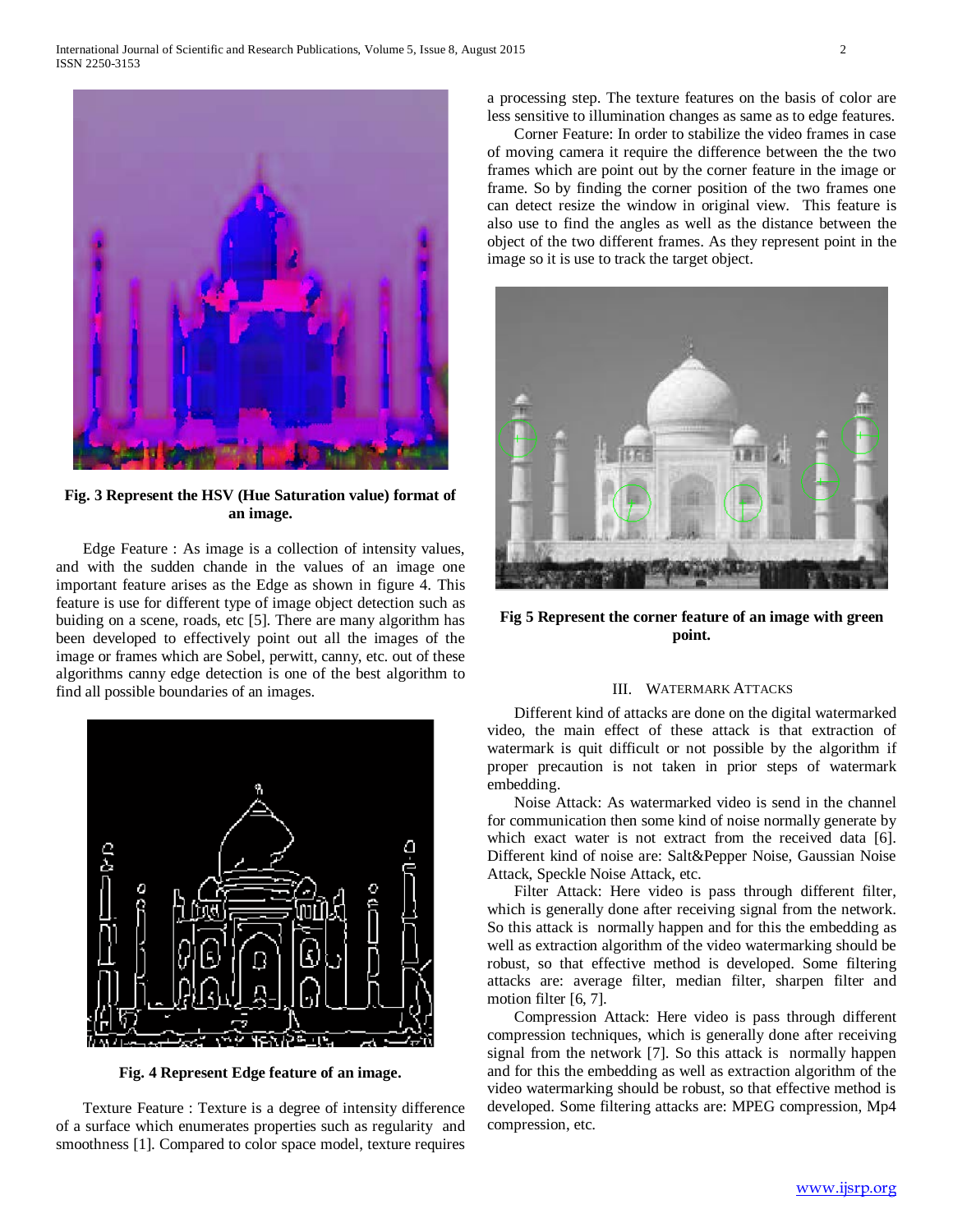#### Detection-disabling attacks

 Some time watermarking algorithm are base on the correlation and to make detection of the watermark so by changing this correlation make it impossible to fetch watermark from the received data. Correlation based detection and extraction fail when rotation or scaling is performed on the watermarked image because the embedded watermark and the locally generated version do not share the same spatial pattern anymore [3, 6]. Mostly, they make some geometric distortion like zooming, shift in temporal direction, rotation, cropping or pixel permutation, removal or insertion.

## Ambiguity attacks

 Here by introducing different watermark to confuse the detector by producing fake watermarked data to discredit the authority of the watermark by embedding several additional watermarks.

#### IV. EVALUATION PARAMETER

 As combination of different features leads to various algorithms of embedding and extraction. In order to evaluate those algorithms it is required that some specific set of parameters are decide for the analysis of the various approaches. So algorithm having higher values on those parameter is better then lower values algorithm.

## Peak Signal to Noise Ratio

 PSNR is use to find the amount of data present from the received signal as it may corrupt by the presence of some noise. So it is term as the peak signal to noise ratio. PSNR is the ratio between the maximum possible received information and the noise that affects the fidelity of its representation.

$$
PSNR = \frac{10 \log_{10} \left( \frac{Max\_pixel\_value}{Mean\_Square\_error} \right)}{Mean\_Square\_error}
$$

Bit Error Rate:

 In this parameter one can obtain the ratio of number of error bit received after the extraction to the total number of bits use for embedding. BER is zero means no error is obtain or all the watermark bits are successfully retrieve.

BER = *Total Watermark Bit Total Watermark Bit Correct Watermark bit* \_ \_ \_ \_ − \_ \_

Structural Similarity index

 SSIM term is a method for finding the similarity between two images. The SSIM method use for evaluating the image quality based on an initial uncompressed or distortion-free image as reference. It is introduce to improve the traditional schemes like PSNR and MSE, which have proven to be inconsistent with human eye perception.

### Extraction Rate

 This is the reverse of the BER where value is obtain by the ratio of the correct bits received after extraction to the total number of bits embed at the sendier. The extraction rate *η* is defined as follows:

$$
\eta = \frac{n_c}{n_a} \times 100
$$

 where *nc* is the number of correctly extracted bits, and *na* is the total number of embedded bits.

#### V. CONCLUSION

 This paper focus on invisible image different approaches follow by the various researchers. It has been observed that during extraction watermark is the main focus of most of the researcher but few of them work on original image as well but reverse process of both watermark and original image is still not done. Watermark is mainly compare on the basis of the attack but most of the paper work on the spatial attack and show effective results in various attacks with different levels. Concentration on the geometric attack is very less and not done by most of the papers. So Strength and weakness of the different papers, features, and techniques are well discussed in the paper. A unique algorithm is still reuired which focus on both watermark and original image with high robustness against spatial as well as geometric attacks.

#### **REFERENCES**

- [1] Hanieh Khalilian, Student Member, IEEE, and Ivan V. Bajic Video "Watermarking With Empirical PCA-Based Decoding" IEEE TRANSACTIONS ON IMAGE PROCESSING, VOL. 22, NO. 12, DECEMBER 2013.
- [2] Walter Godoy Jr., Charles Way Hun Fung " A novel DWT-SVD video watermarking scheme using side view" 978-1-4577-1180-0/11/\$26.00 ©2011 IEEE.
- [3] Tamanna Tabassum, S.M. Mohidul Islam "A Digital Image Watermarking Technique Based on Identical Frame Extraction in 3-Level DWT" vol. 13, no. 7, pp. 560 –576, july 2003.
- [4] Frank Hartung, Jonathan K. Su, and Bernd Girod "Spread Spectrum Watermarking: Malicious Attacks and Counterattacks". of Multimedia Contents" International Journal of Research in Engineering and Technology eISSN: 2319-1163 | pISSN: 2321-7308.
- [5] "CHAPTER 2. WAVELET TRANSFORMS ON IMAGES" sundoc.bibliothek.uni-halle.de/diss-online/02/03H033/t4.pdf
- [6] Priya Porwal1, Tanvi Ghag2, Nikita Poddar3, Ankita Tawde DIGITAL VIDEO WATERMARKING USING MODIFIED LSB AND DCT TECHNIQUE. International Journal of Research in Engineering and Technology eISSN: 2319-1163.
- [7] Kazuki Yamato, Madoka Hasegawa, Yuichi Tanaka‡ and Shigeo Kato . "DIGITAL IMAGE WATERMARKING METHOD USING BETWEEN-CLASS VARIANCE". 978-1-4673-2533-2/12/\$26.00 ©2012 IEEE.
- [8] Angela Piper1, Reihaneh Safavi-Naini. "Scalable fragile watermarking for image authentication". Published in IET Information Security, on 31st December 2012